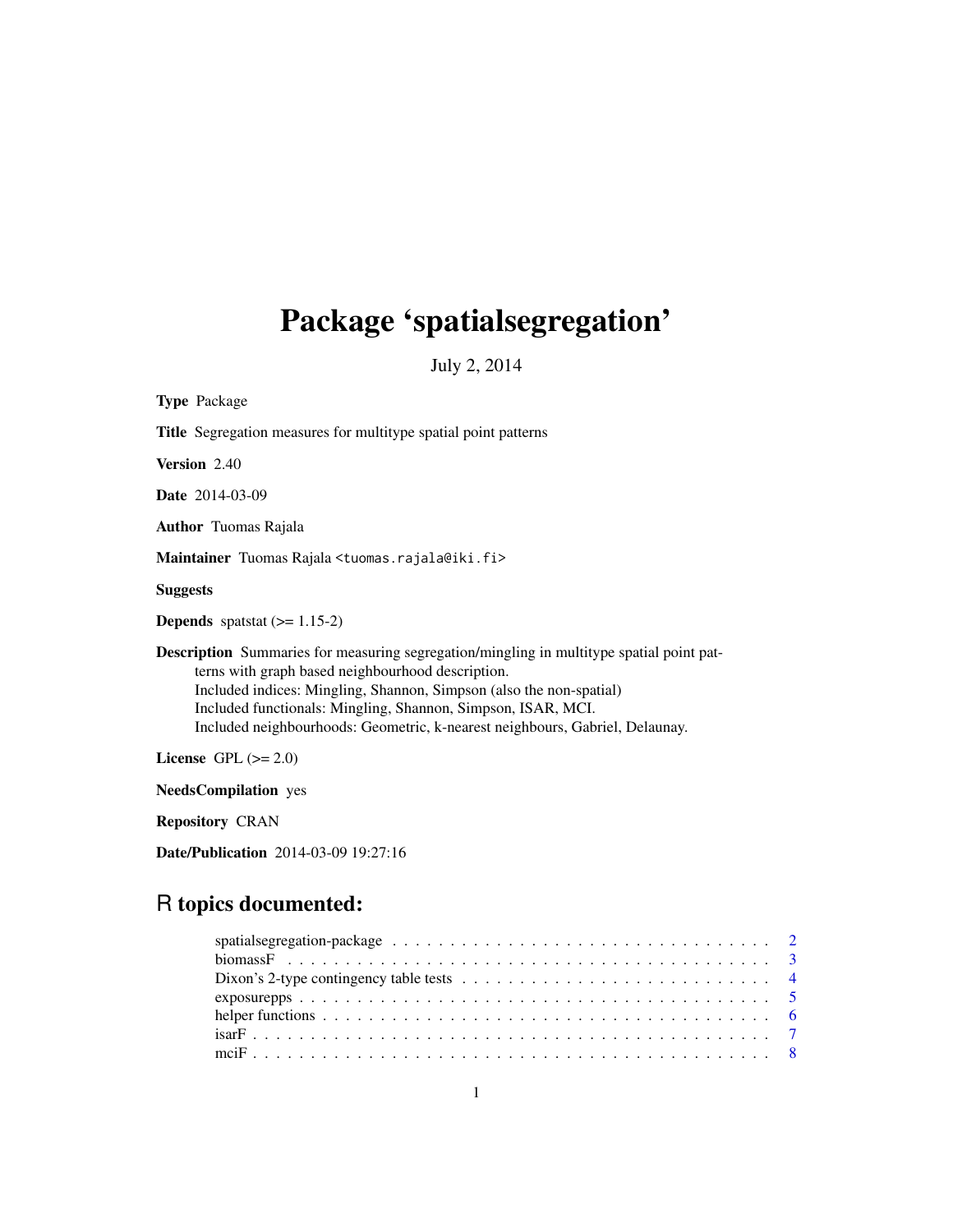<span id="page-1-0"></span>

| Index |  |
|-------|--|
|       |  |
|       |  |
|       |  |
|       |  |

spatialsegregation-package

*Spatial Segregation Measures*

# Description

Collection of measures or summaries of spatial multitype exposure: segregation vs. mingling of different types of points in a plane.

#### Details

This is a collection of summaries for multitype spatial point patterns (see package [spatstat](#page-0-0) for more).

The package is developed for an article Rajala\&Illian 2010, and provides summaries for detecting simple inter-type effects in the pattern.

See the help of the functions for further information.

Package provides an example dataset object called exposurepps, documented separately.

Also, the Dixon bivariate test based on contingency tables is available.

#### Functions

------------------

| segregationFun<br>minglingF<br>shannonF<br>simpsonF<br>isarF   | $ \sim$          | General calculation function, please use one of the following wrappers:<br>Mingling index<br>Spatial Shannon index<br>Spatial Simpson index<br>ISAR function |
|----------------------------------------------------------------|------------------|--------------------------------------------------------------------------------------------------------------------------------------------------------------|
| mingling.index<br>shannon.index<br>simpson.index<br>isar.index | $\sim$ 100 $\mu$ | Shortcut for a single value<br>$-11-$<br>$-11-$<br>$-11 -$                                                                                                   |
| dixon                                                          | -                | Dixon's 2-type contingency table tests                                                                                                                       |

# Author(s)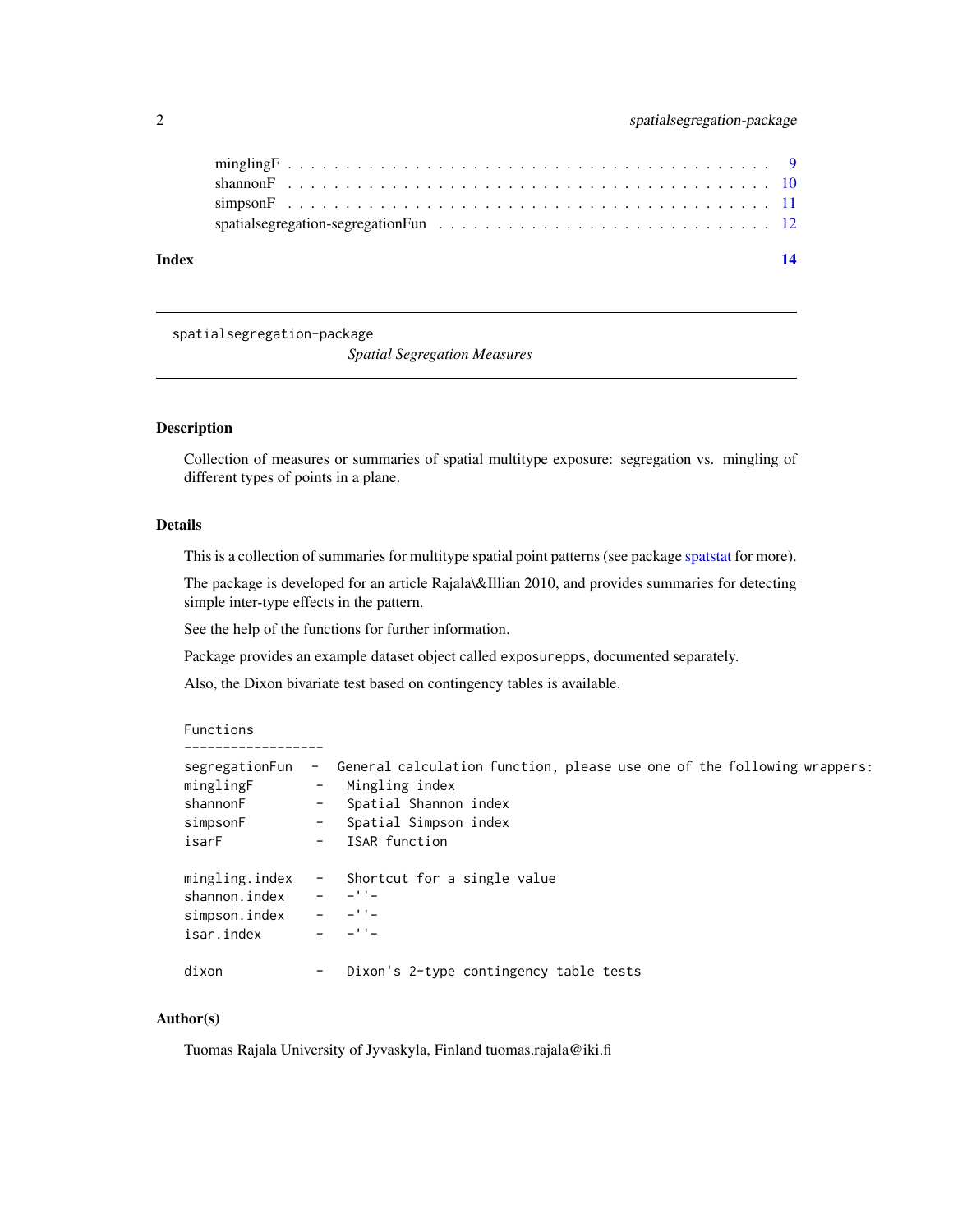#### <span id="page-2-0"></span>biomassF  $\sim$  3

#### References

Graz: The behaviour of the species mingling index \$m\_{sp}\$ in relation to species dominance and dispersion. Eur. J. forest research. 123:87-92, 2004.

Lewandowski, Pommerening: Zur Beschreibung der Waldstruktur - Erwartete und beobachtete Arten-Durchmischung. Forstwiss Centralbl, 116:129-139, 1997.

Rajala, Illian: A family of spatial biodiversity measures based on graphs, Env. Ecol. Stat. 2012

Reardon, O'sullivan: Measures of spatial segregation. Sociological methodology, 34:121-162, 2004.

Shimatani, Kubota: Quantitative assesment of multispecies spatial pattern with high species diversity. Ecological Research, 19, 2004.

Wiegand, Gunatilleke, Gunatilleke, Huth: How individual species structure diversity in tropical forests. PNAS, nov 16, 2007.

#### Examples

data(exposurepps) help(exposurepps)

biomassF *Individual Species Area Relationship*

#### Description

Compute the biomass around individuals points. WARNING: Still under development. Please contant me if you want to use this.

# Usage

biomassF(X, r=NULL, target=NULL, v2=FALSE, ...)

#### Arguments

| $\times$       | Multitype point pattern of class ppp (see package 'spatstat'). The biomass (e.g.<br>size) is to be in an element \$mass. |
|----------------|--------------------------------------------------------------------------------------------------------------------------|
|                | Vector of sizes for neighbourhoods, e.g. geometric graph with different ranges.                                          |
| target         | Default NULL. Calculate only for target type. If NULL compute mean over all<br>types.                                    |
| v <sub>2</sub> | Logical. Return the average biomass instead of just sum.                                                                 |
| .              | Further parameters for the function segregation Fun.                                                                     |
|                |                                                                                                                          |

#### Details

Computes the neighbourhood for each point and then sums up the biomass in that neighbourhood.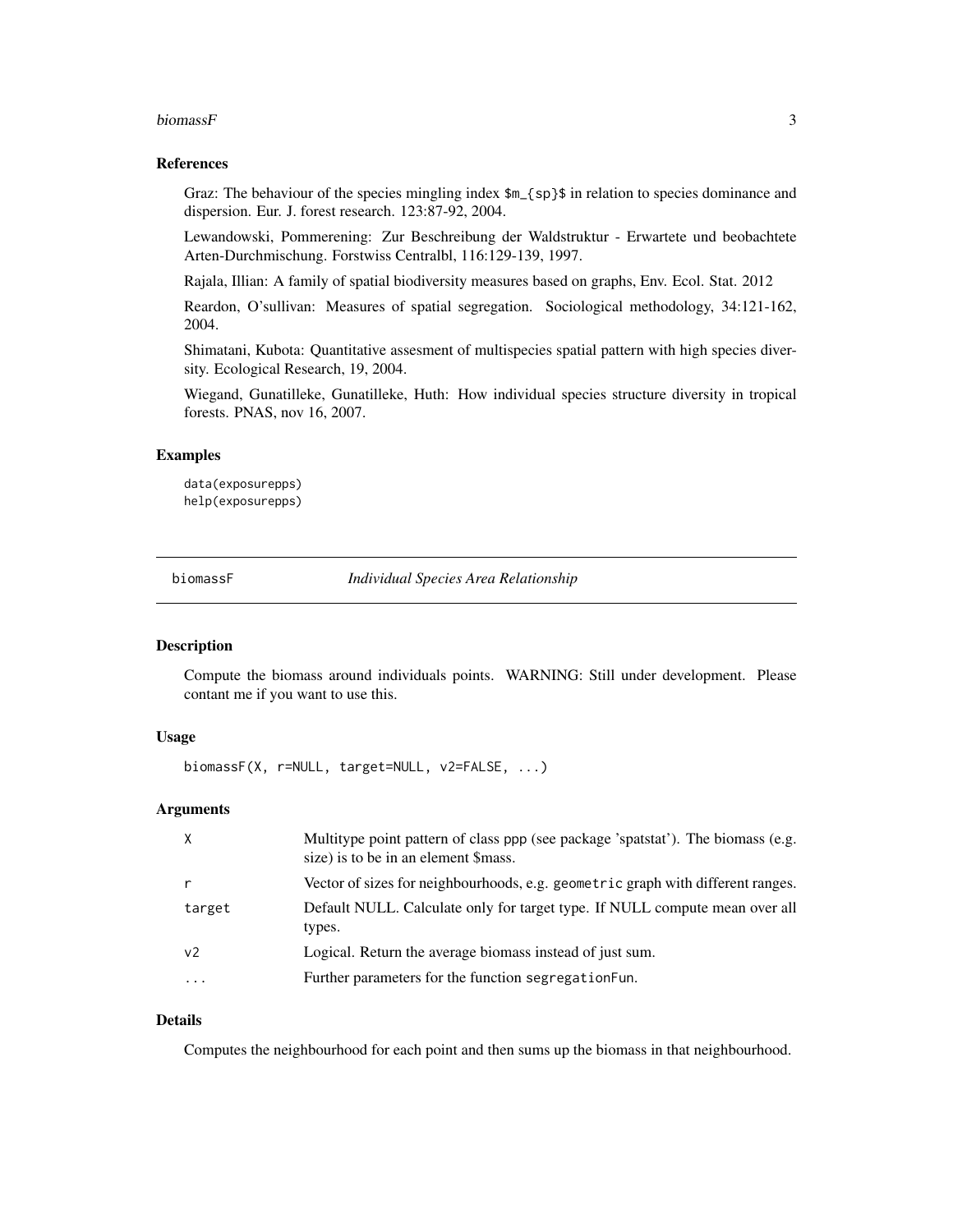# <span id="page-3-0"></span>Value

Returns an fv-object, see spatstat for more information.

#### Author(s)

Tuomas Rajala University of Jyvaskyla, Finland tuomas.rajala@iki.fi

# References

Rajala, Illian: A family of spatial biodiversity measures based on graphs, Env. Ecol. Stat. 2012

Dixon's 2-type contingency table tests *Dixon's 2-type contingency table tests*

### Description

Computes the tests of segregation using nearest neighbour contingency tables introduced by Philip Dixon in his paper "Testing spatial segregation using a nearest-neighbor contingency table", Ecology, 75, p.1940-1948 (1994). The tests are an improvement on the Pielou's test of segregation.

The test is defined only for two-type spatial pattern.

## Usage

dixon(X, prepR=0)

#### Arguments

|       | Bivariate i.e. 2-type point pattern (see package 'spatstat')                   |
|-------|--------------------------------------------------------------------------------|
| prepR | Computes first the geometric neighbours with this distance, and then finds the |
|       | nearest neighbours.                                                            |

# Details

See the paper by Dixon for details.

#### Author(s)

Tuomas Rajala University of Jyvaskyla, Finland tuomas.rajala@iki.fi

#### References

Philip Dixon: "Testing spatial segregation using a nearest-neighbor contingency table", Ecology, 75, p.1940-1948 (1994).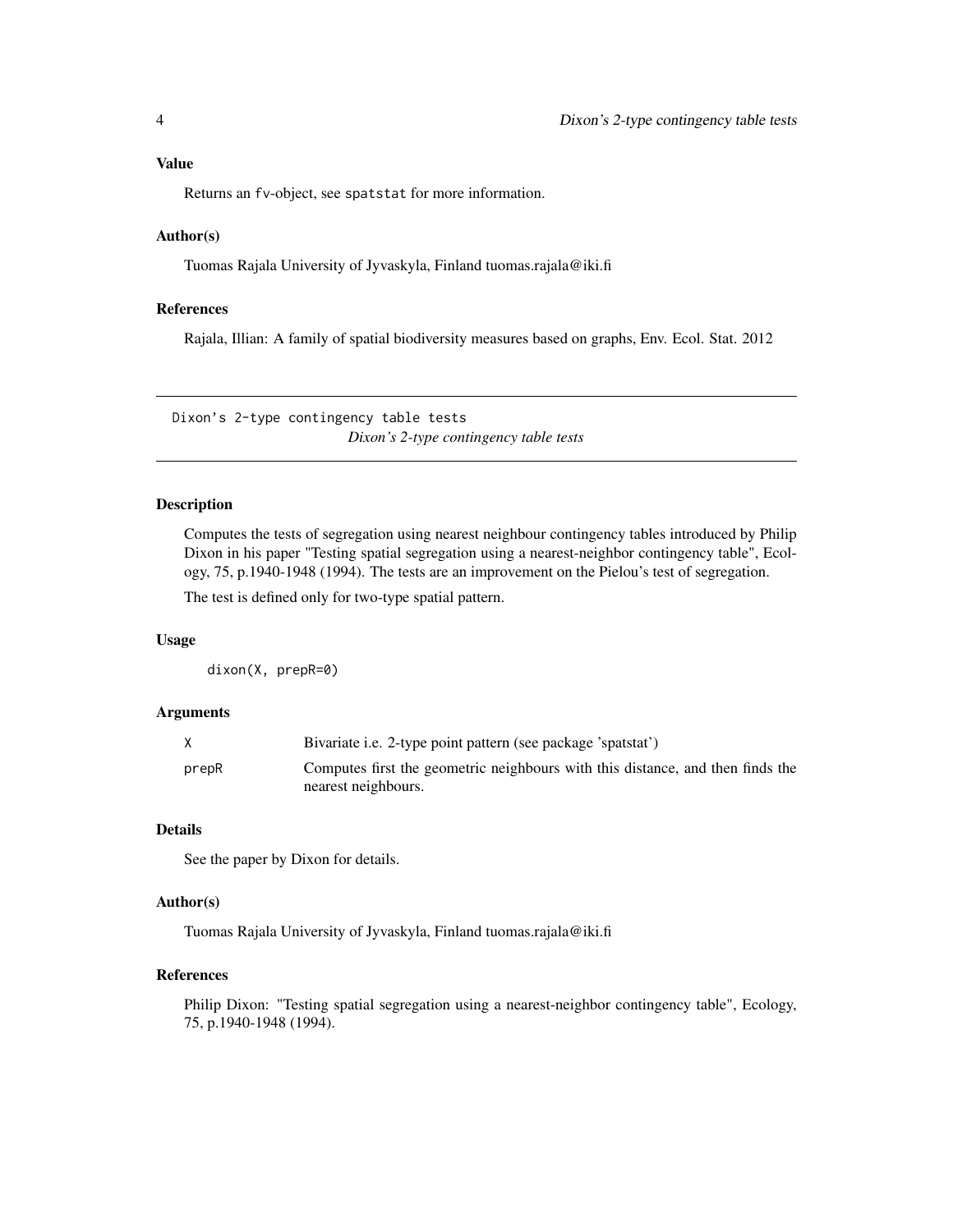<span id="page-4-0"></span>

Example datasets with 9 different scattering+exposure combinations.

# Usage

```
data(exposurepps)
```
# Format

A list with nine elements of class ppp.

### Details

A list of 9 point patterns with different degrees of intra-species clustering and inter-species mingling.

The patterns are synthetically produced using a combination of the functions of this package as an energy function of a Gibbs model.

#### Author(s)

Tuomas Rajala University of Jyvaskyla, Finland tuomas.rajala@iki.fi

#### Examples

```
data(exposurepps)
par(mfrow=c(3,3), mar=c(2,2,2,2))
for(i in 1:9)plot(exposurepps[[i]])
# upper row has strong inter-type mingling effect
# lower row has strong inter-type repulsion or segregation
# left column has strong intra-type clustering
# right column has strong intra-type repulsion.
par(mfrow=c(3,3), mar=c(3,3,4,3))
for(i in 1:9)plot( isarF(exposurepps[[i]]), cbind(ISARmean,theo)~par)
```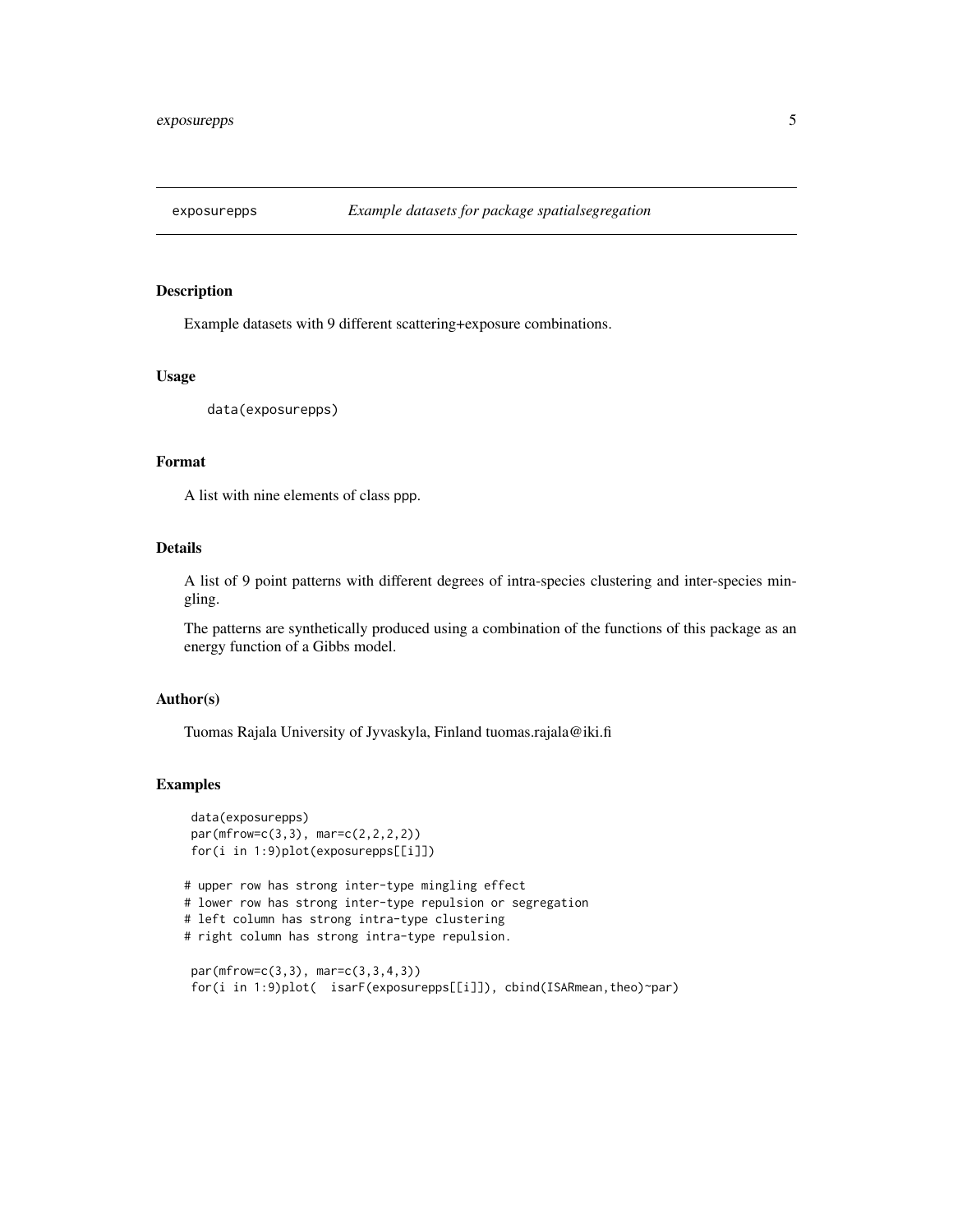<span id="page-5-0"></span>

Small functions included in package spatialsegregation, used for manipulation of forest datasets which have dbh-values (pp with an element \$dbh).

#### Usage

```
clean.up.data(pp, dbh = 10, atleast = 10)
freqs(pp)
minusID(pp, minusR, dbh, atleast=0)
shake(pp, a = 0.001)
```
# Arguments

| pp      | Multitype point pattern (see package 'spatstat')                                            |
|---------|---------------------------------------------------------------------------------------------|
| atleast | Include specii with abundance at least at least.                                            |
| dbh     | Include only those points with dbh at least dbh.                                            |
| minusR  | Range from the border withing which to exluce points (used for correction of<br>estimates). |
| a       | Size of displacement: $x+Unif(-a,a), y+Unif(-a,a)$ .                                        |

# Details

Small functions to manipulate multitype point patterns.

clean.up.data: Returns a subsample fullfilling the given constrains.

freqs: Returns the abundance vector.

minusID: Returns a 0-1-vector indicating inclusion in a simple minus-correction.

shake: Shakes the pattern, i.e. adds a random displacement shift to each point.

### Author(s)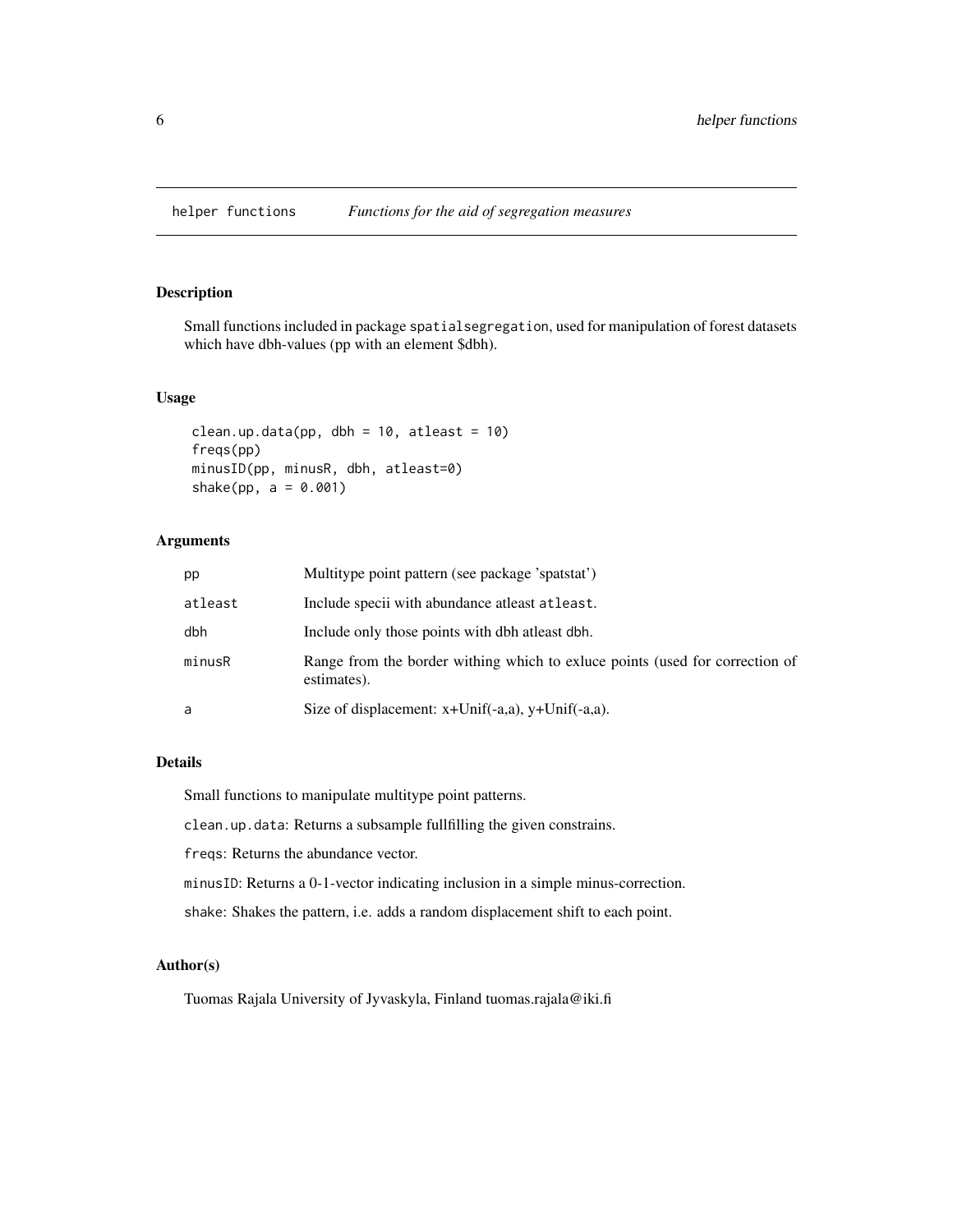<span id="page-6-0"></span>

Compute the Individual Species Area Relationship ( ISAR ) or Local Species Richness, for a given multitype point pattern.

#### Usage

```
isarF(X, r=NULL, target=NULL, v2=FALSE, v3=FALSE, v4=FALSE, ... )
isar.index(X, r=4, ntype="kmn", ...)
```
#### Arguments

| X              | Multitype point pattern of class ppp (see package 'spatstat')                                                                  |
|----------------|--------------------------------------------------------------------------------------------------------------------------------|
| r              | Vector of sizes for neighbourhoods, e.g. geometric graph with different ranges.                                                |
| target         | Default NULL. Calculate only for target type. If NULL computes for each type<br>+ mean over all types.                         |
| v <sub>2</sub> | Logical. Estimate species-to-neighbours-ratio instead of just total number of<br>species.                                      |
| v <sub>3</sub> | Logical. Instead of summing number 1 for each species present, sum the average<br>X\\$mass of each species present.            |
| v4             | Logical. Estimate ISAR using empty space probabilities instead of direct counts<br>(equals the normal version in all my tests) |
| ntype          | Sets the n'hood type to knn by default in isarindex.                                                                           |
| $\ddotsc$      | Further parameters for the function segregationFun.                                                                            |

#### Details

Extension of ISAR-function introduced in WGGH07. In effect calculates the expected amount of different types present in the neighbourhood of a point in the pattern.

The function isarF is the calculation function for different neighbourhoods. Uses function [segregationFun](#page-11-1).

The function isar.index is a shortcut to get a single value for the pattern. Uses 4-nn graph by default.

#### Value

Returns an fv-object, see spatstat for more information.

### Author(s)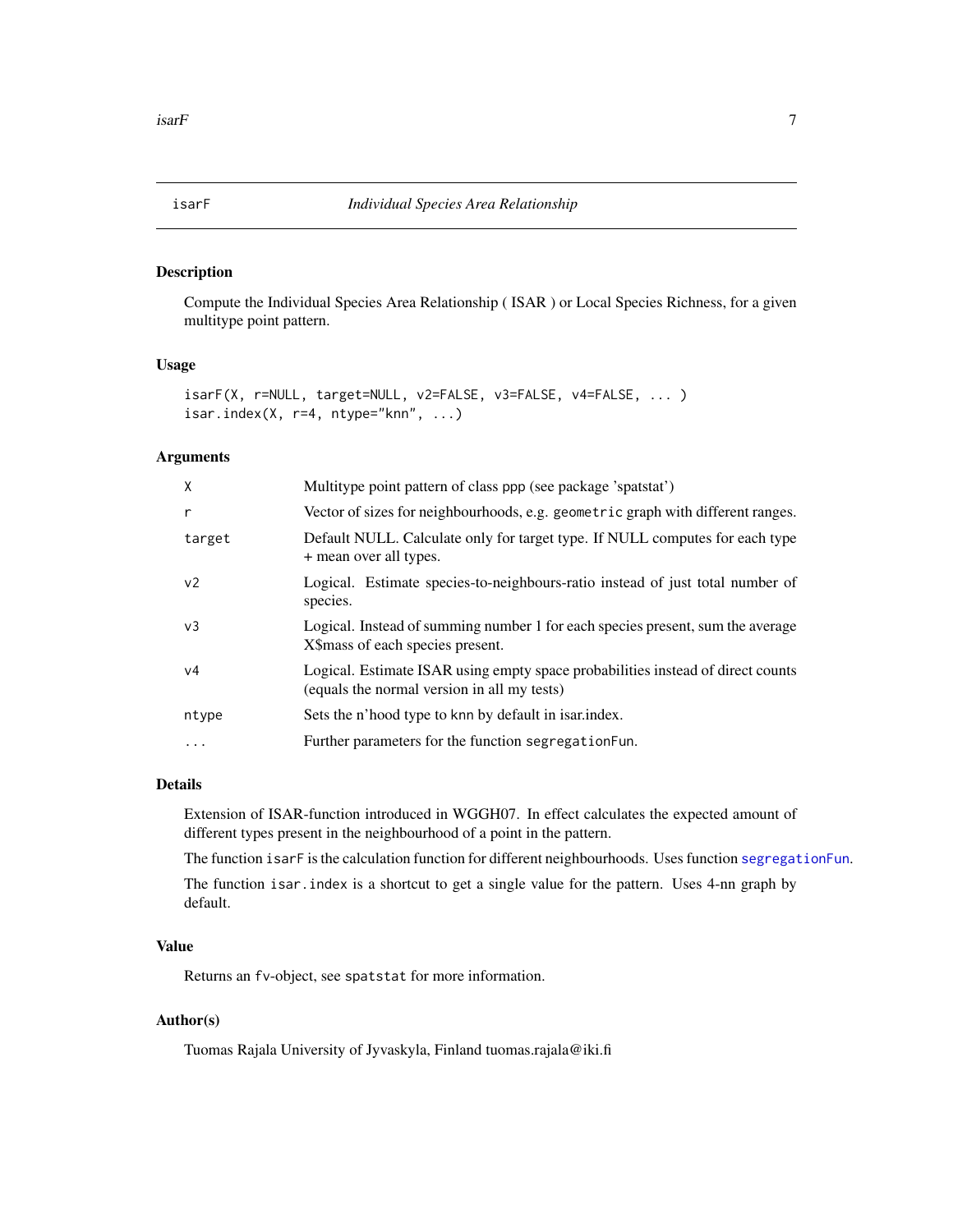# <span id="page-7-0"></span>References

Rajala, Illian: A family of spatial biodiversity measures based on graphs, Env. Ecol. Stat. 2012

Wiegand, Gunatilleke, Gunatilleke, Huth: How individual species structure diversity in tropical forests. PNAS, nov 16, 2007.

#### mciF *Mean Composite Information*

# Description

Compute the Mean Composite Information for a given multitype point pattern. See Podani\&Czaran 1997.

#### Usage

```
mciF(X, r=NULL, target=NULL, ...)
```
#### Arguments

|          | Multitype point pattern of class ppp (see package 'spatstat')                   |
|----------|---------------------------------------------------------------------------------|
| r        | Vector of sizes for neighbourhoods, e.g. geometric graph with different ranges. |
| target   | If given, look at the surroundings of this type only.                           |
| $\cdots$ | Further parameters for the function segregation Fun.                            |

# Details

The function mciF is the main calculation function. Uses function [segregationFun](#page-11-1).

### Value

Returns an fv-object, see spatstat for more information.

#### Author(s)

Tuomas Rajala University of Jyvaskyla, Finland tuomas.rajala@iki.fi

### References

Podani, Czaran: Individual-centered analysis of mapped point patterns representing multi-species assemblages. J. Veg. Sci. 8: 259-270, 1997.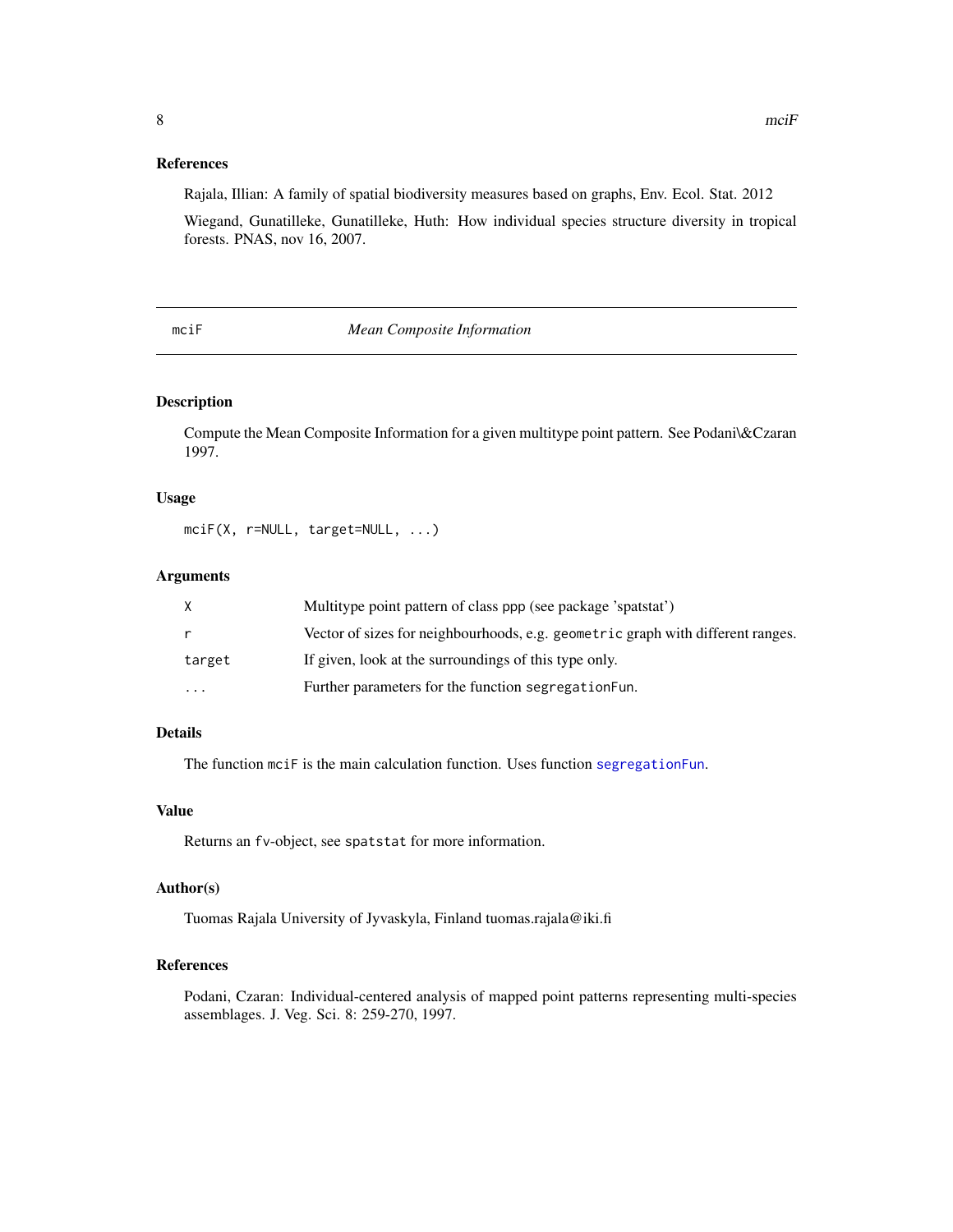<span id="page-8-0"></span>

Compute the Mingling index for a given multitype point pattern.

# Usage

```
minglingF(X, r=NULL, target=NULL, ratio=FALSE, ...)
mingling.index(X, r=4, ntype="knn", ...)
```
#### **Arguments**

| X        | Multitype point pattern of class ppp (see package 'spatstat')                                                                       |
|----------|-------------------------------------------------------------------------------------------------------------------------------------|
| r        | Vector of sizes for neighbourhoods, e.g. geometric graph with different ranges.                                                     |
| target   | Default NULL. Calculate only for target type. If NULL computes for each type<br>+ mean over all types.                              |
| ratio    | Default FALSE. If TRUE, scale the typewise values \$M_t\$ using formula \$(1-M_tau)/lambda_tau\$<br>which equals 1 for Poisson CSR. |
| ntype    | The original mingling index uses knn neighbourhood type.                                                                            |
| $\ddots$ | Further parameters for the function segregation Fun.                                                                                |

#### Details

Extension of Mingling index introduced by Lewandowski\&Pommerening 1997. Measures the proportion of alien points in the neighbourhood of a specific type typical point of the pattern.

If no specific type is given, the function takes mean over all types. A typewise value is more useful, so they are also included.

The function minglingF is the main calculation function. Uses function [segregationFun](#page-11-1).

The function mingling.index is a shortcut to get a single value for the pattern. Uses 4-nn graph by default, which is the original Mingling index used by Lewandowski\&Pommerening 1997 and Graz 2004.

#### Value

Returns an fv-object, see spatstat for more information.

# Author(s)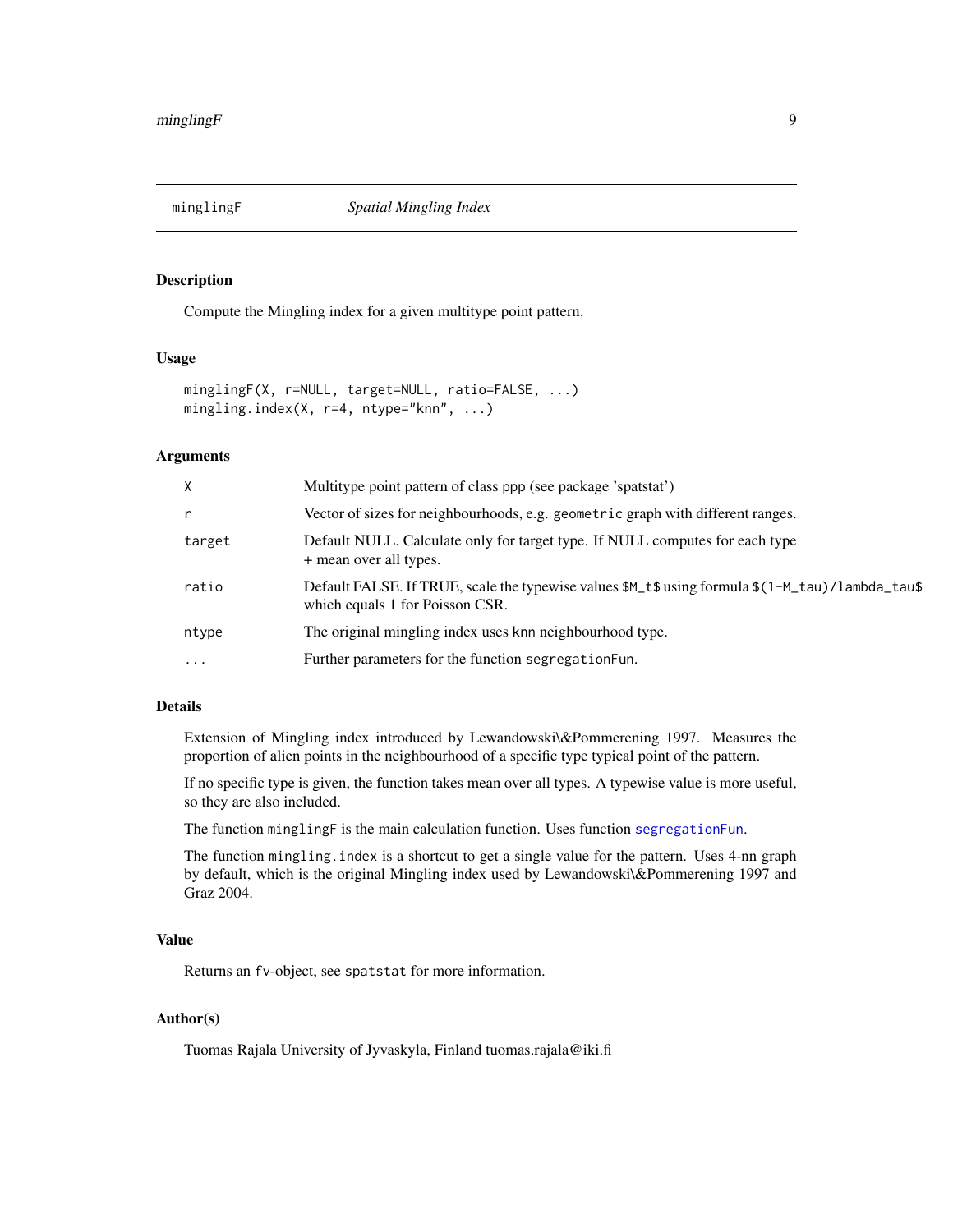#### References

Graz: The behaviour of the species mingling index  $m_{s}$  s in relation to species dominance and dispersion. Eur. J. forest research. 123:87-92, 2004.

Lewandowski, Pommerening: Zur Beschreibung der Waldstruktur - Erwartete und beobachtete Arten-Durchmischung. Forstwiss Centralbl, 116:129-139, 1997.

Rajala, Illian: A family of spatial biodiversity measures based on graphs, Env. Ecol. Stat. 2012

shannonF *Spatial Shannon Index*

#### Description

Compute the spatial and aspatial Shannon index for a given multitype point pattern.

#### Usage

shannonF(X, r=NULL, v2=FALSE, ...) shannon.index(X, spatial=FALSE, ...)

#### Arguments

| $\times$       | Multitype point pattern of class ppp (see package 'spatstat')                                                      |
|----------------|--------------------------------------------------------------------------------------------------------------------|
| $\mathsf{r}$   | Vector of sizes for neighbourhoods, e.g. geometric graph with different ranges.                                    |
| spatial        | If FALSE, return the classical aspatial index value.                                                               |
| v <sub>2</sub> | If TRUE, use the real number of types in neighbourhoods as the log-base instead<br>of total population type count. |
| .              | Further parametes for the function segregation Fun.                                                                |

#### Details

The form of Shannon index is  $H = 1 - E(o)/E(N)$ , where  $E(N)$  is the global entropy and  $E(o)$  is the local entropy calculated as  $E(o) = -sum\ p_i\_tau \log(p_i\_tau)$ , where the sum is over the different types present in the pattern, and pi\_tau is the expected frequency of type tau points in a neighbourhood of a typical point of the pattern.

The function shannonF is the calculation function. Uses function [segregationFun](#page-11-1).

The function shannon. index is a shortcut to get the non-spatial Shannon index.

#### Value

Returns an fv-object, see spatstat for more information.

#### Author(s)

<span id="page-9-0"></span>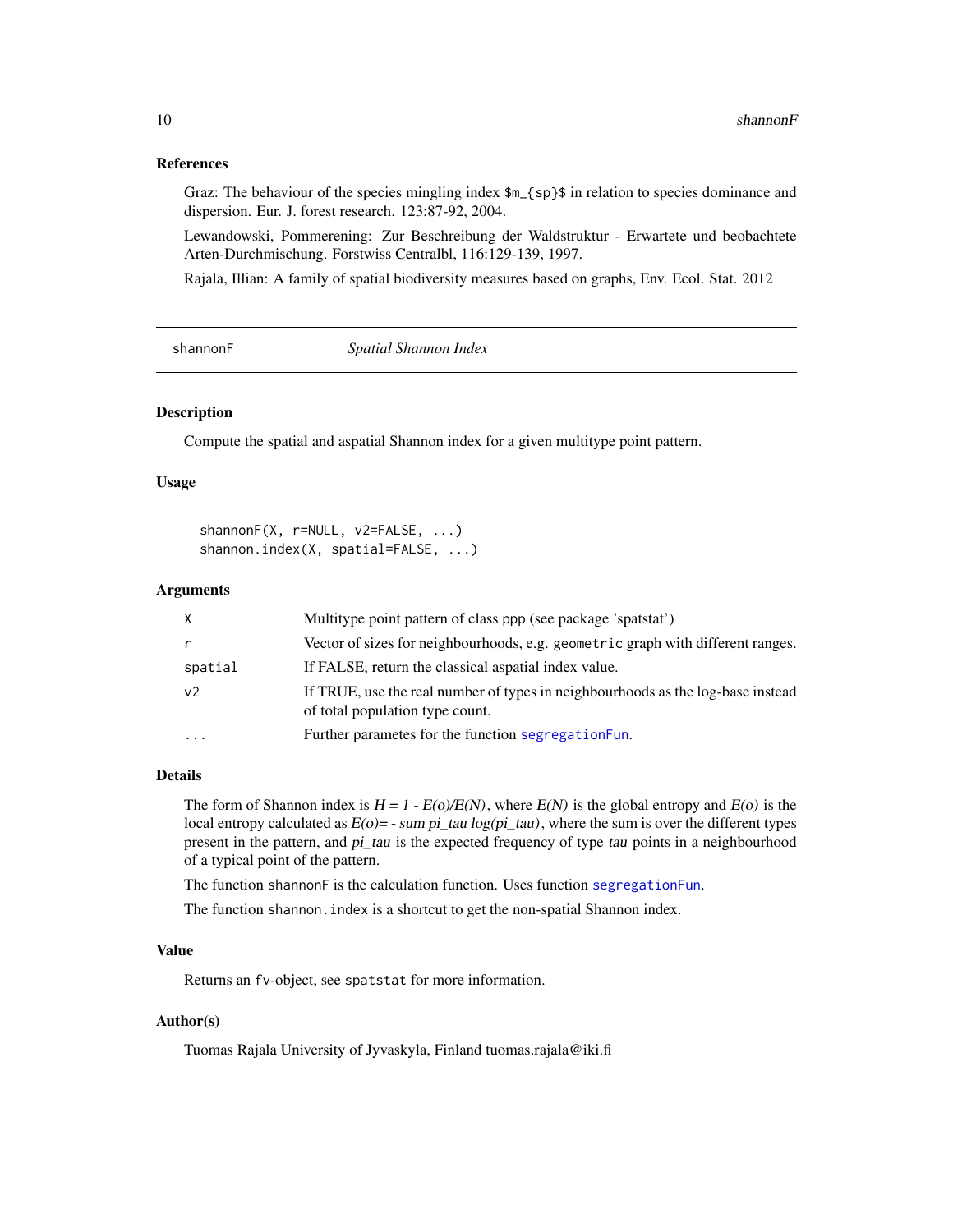#### <span id="page-10-0"></span> $simpsonF$  11

#### References

Rajala, Illian: A family of spatial biodiversity measures based on graphs, Env. Ecol. Stat. 2012 Reardon, O'sullivan: Measures of spatial segregation. Sociological methodology, 34:121-162, 2004.

simpsonF *Spatial Simpson Index*

# Description

Compute the spatial and aspatial Simpson index for a given multitype point pattern.

#### Usage

```
simpsonF(X, r=NULL, ...)
simpson.index(X, spatial=FALSE, ...)
```
#### Arguments

|          | Multitype point pattern of class ppp (see package 'spatstat')                   |
|----------|---------------------------------------------------------------------------------|
| r        | Vector of sizes for neighbourhoods, e.g. geometric graph with different ranges. |
| spatial  | If FALSE, return the classical aspatial index value.                            |
| $\cdots$ | Further parametes for the function segregation Fun.                             |

# Details

The form of Simpson index is  $S = 1$  - sum pi\_tau, where the sum is over the types of the pattern, and pi\_tau is like in Shimatani\& Kubota 2004.

The function simpsonF is the main calculation function. Uses function [segregationFun](#page-11-1).

The function simpson.index is a shortcut to get a single value for the pattern. Uses 4-nn graph by default.

#### Value

Returns an fv-object, see spatstat for more information.

#### Author(s)

Tuomas Rajala University of Jyvaskyla, Finland tuomas.rajala@iki.fi

#### References

Rajala, Illian: A family of spatial biodiversity measures based on graphs, Env. Ecol. Stat. 2012 Shimatani, Kubota: Quantitative assesment of multispecies spatial pattern with high species diversity. Ecological Research, 19, 2004.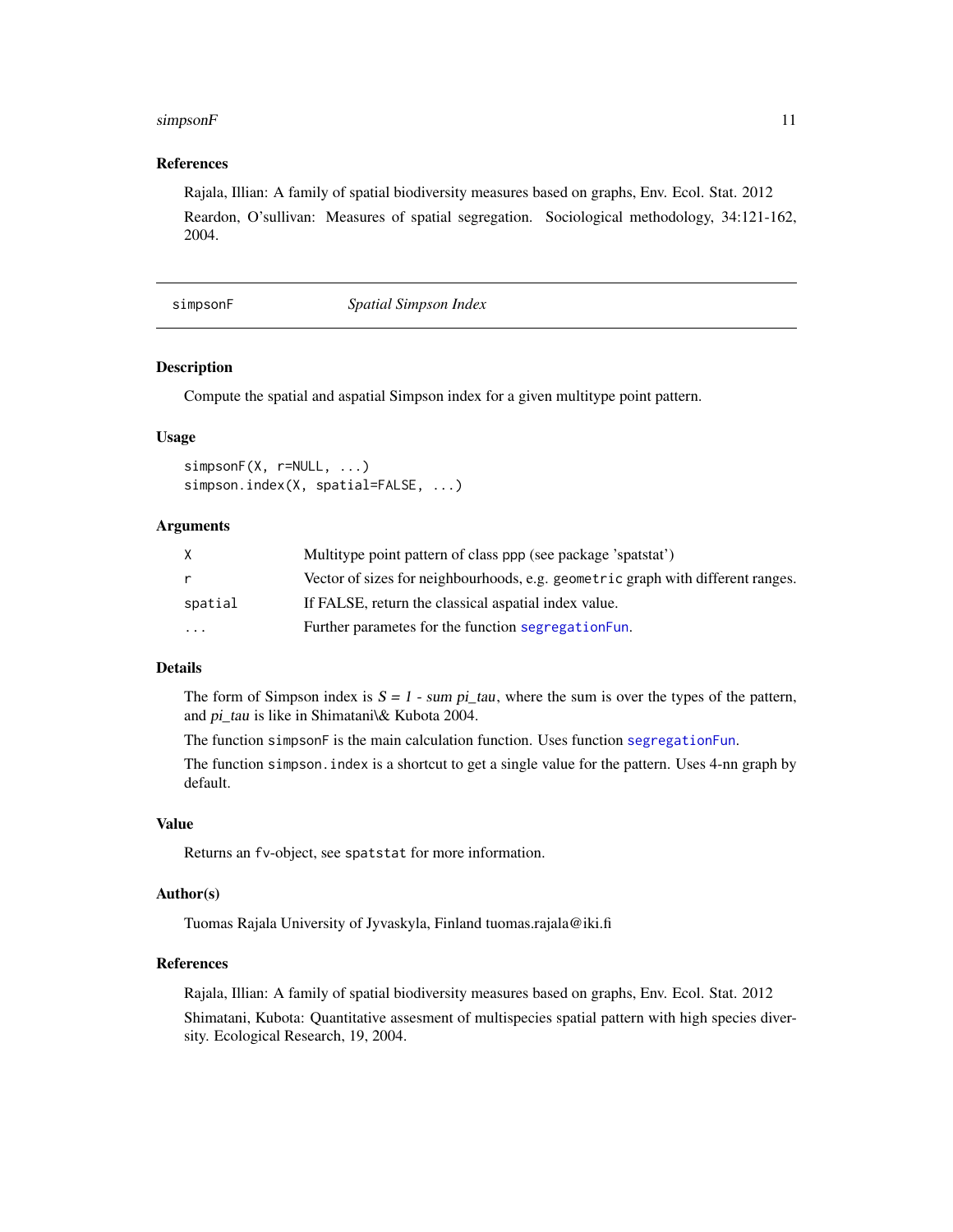<span id="page-11-0"></span>spatialsegregation-segregationFun *Spatial Segregation Function*

#### <span id="page-11-1"></span>Description

Compute the spatial exposure (segregation vs. mingling) features from a given multitype point pattern. Usage of shortcuts minglingF, isarF, shannonF and simpsonF highly recommended.

#### Usage

```
segregationFun(X, fun="isar", r=NULL, ntype="geometric", funpars=NULL,
toroidal=FALSE, minusRange=TRUE, included=NULL, dbg=FALSE,
doDists=FALSE, prepRange=0.0, prepGraph=NULL, prepGraphIsTarget=FALSE,
weightMatrix=NULL, translate=FALSE)
```
# Arguments

| X            | Multitype point pattern of class ppp (see package 'spatstat')                                                                                                                                                          |
|--------------|------------------------------------------------------------------------------------------------------------------------------------------------------------------------------------------------------------------------|
| fun          | Default "isar". Takes "isar", "mingling", "shannon" and "simpson", see below.                                                                                                                                          |
| $\mathsf{r}$ | Vector for the neighbourhood defining graph, e.g. "geometric" graph with dif-<br>ferent ranges. See below.                                                                                                             |
| ntype        | Default "geometric". Type of the neighbourhood graph. Accepts: "knn", "geo-<br>metric", "delauney", "gabriel".                                                                                                         |
| funpars      | Default NULL. Parameter(s) for the measure. Mingling: $c(i,j)$ , where i= only<br>for type i (0 for all), $j=1$ -> ratio version. ISAR: i, $i=$ type (integer). Shannon: 0<br>or 1, see v2 in shannonF. Simpson: none. |
| toroidal     | Default FALSE. If TRUE, use a toroidal correction in distance calculation. Works<br>at the moment only for rectangular windows and "geometric" or "knn" graph.                                                         |
| minusRange   | If TRUE, adaptive minus-sampling is employed. Overrides included-vector. If<br>given as a positive number, included-vector is created with points with distance<br>atleast minus Range from the border.                |
| included     | boolean-vector of length  pp . included[i]==TRUE => pp[i] included in calcula-<br>tions. Used for minus-sampling border correction.                                                                                    |
| dbg          | Default FALSE. Print additional runtime texts.                                                                                                                                                                         |
| doDists      | Default TRUE. Precalculate distances for speed. Be aware of memory require-<br>ments, $n*(n-1)!$                                                                                                                       |
| prepRange    | Default 0. If $>0$ , shrink the search space for neighbourhoods by searching only<br>points within distance R i.e. precalculates a geometric graph.                                                                    |
| prepGraph    | Precalculated graph for the point pattern. If given, The prepRange, dodists<br>and toroidal are ignored and calculations are carried using the prepGraph as a<br>starting point. Useful for huge datasets.             |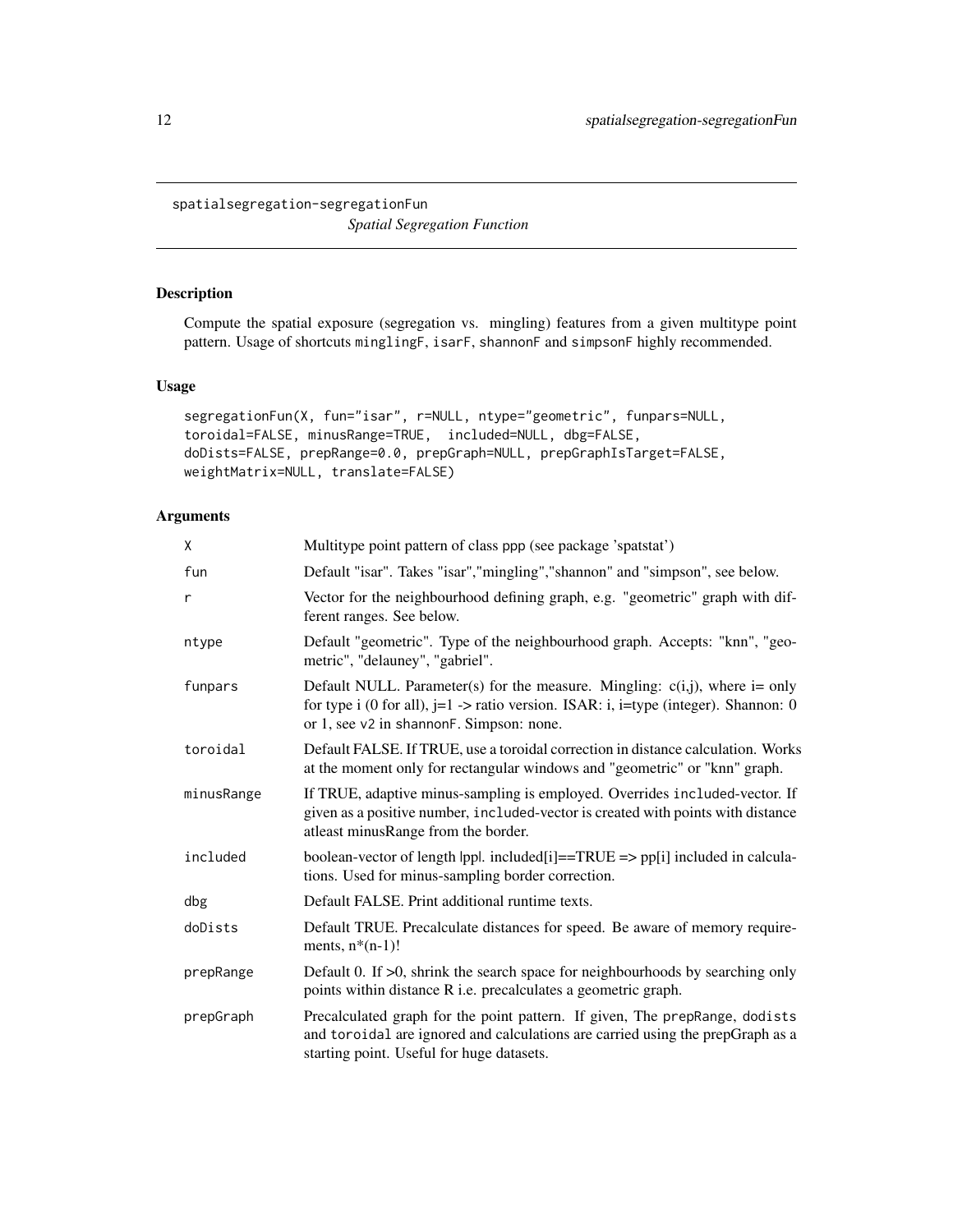| prepGraphIsTarget |                                                                                                                                                  |
|-------------------|--------------------------------------------------------------------------------------------------------------------------------------------------|
|                   | If TRUE, precalculated graph prepGraph is used to calculate a single function<br>value directly, all other neighbourhood parameters are ignored. |
| weightMatrix      | See isarf for this.                                                                                                                              |
| translate         | Use translation correction (see e.g. documentation of spatstat:: Kest for de-<br>tails). Used only in mingling index.                            |

#### Details

This is the general function for computing the spatial exposure (segregation/mingling) features. Used by minglingF, shannonF, simpsonF and isarF, which should be preferred for better (and nicer) outcome.

Possible neighbourhood relations for the spatial version include geometric, k-nearest neighbours, Delauney, and Gabriel. Delauney and Gabriel are parameter free, so given r has no meaning. In geometric graph, r is a vector of distances (sizes of the surrounding 'disc') and for k-nn r is the vector of neighbourhood abundances for each point to consider in the calculation of the spatial exposure measures. The basic type of spatial summary uses range, or 'geometric' graph connections with varying neighbourhood parameter.

For geometric and knn, the calculations are done by shrinking the graph given by the largest value of r. If dealing with large datasets, it is advisable to give preprocessing range, prepRange. The algorithm first calculates a geometric graph with parameter prepRange, and uses this as basis for finding the needed neighbourhoods. Speeds up calculations. prepGraph, if given, works as the preprocessed geometric graph. But make sure prepRange is large enough (e.g. in geometric, prepRange>max(r)).

The doDists option speeds up calculations by precomputing the pairwise distances but takes  $n^*(n-)$ 1) memory!

For border correction, use minusRange for reduced border correction (for rectangular windows only). If using geometric or knn neighbourhoods, the option toroidal for toroidal correction is also available. The vector included can be given for more specific minus-correction, only those points with TRUE (1) value are used in calculation. However, the neighbourhoods are calculated with all points.

#### Value

Returns an object of class fv, see spatstat for more details. Basically a list with the computed values and parameter values.

# Author(s)